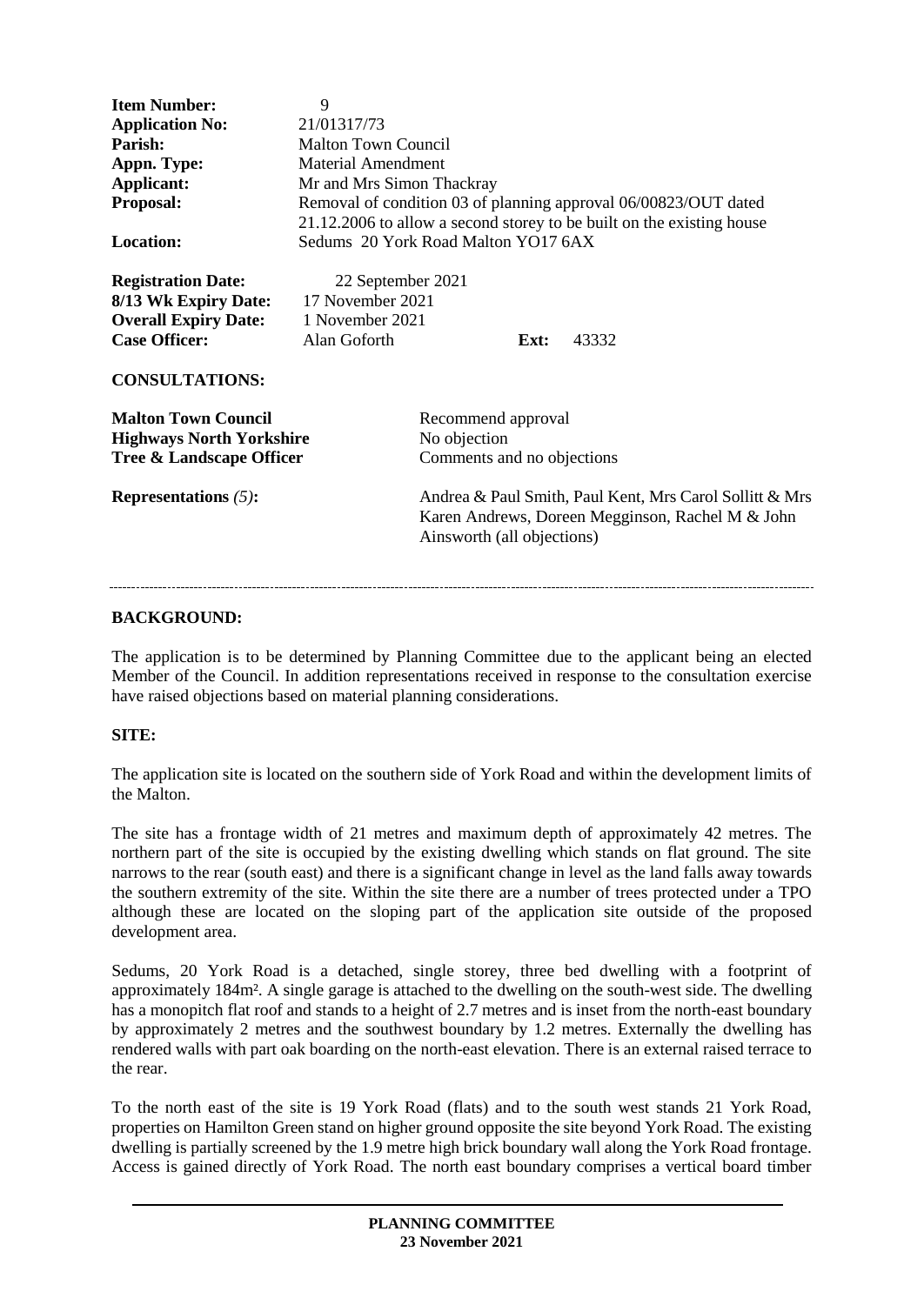fence and established planting and the south west boundary comprises a vertical board timber fence.

Public right of way number 25.70/4/1 takes a south-west course out of Norton along the southern side of the River Derwent. At its closest point the public footpath is approximately 160 metres from the dwelling.

## **HISTORY:**

07/00639/REM- Erection of a three bedroom dwelling with attached single garage and formation of vehicular access. APPROVED 28.08.2007.

06/00823/OUT- Erection of a dwelling (site area 0.065ha). APPROVED 21.12.2006.

# **PROPOSAL:**

Planning permission is sought for the removal of condition 03 of planning approval 06/00823/OUT dated 21.12.2006 to allow a second storey to be built on the existing house.

The condition the subject of the application states:

*"The reserved matters shall provide for the construction of a single-storey dwelling only.*

*Reason:- In order to ensure that the development takes place in the manner contemplated by the Local Planning Authority and to satisfy criteria (ii) of Policy H7A of the Ryedale Local Plan".*

The proposed first floor extension would be built above the principal part of the house and would not result in any change to the existing footprint of the dwelling. The additional storey would have a predominately flat roof and would extend approximately 3.2 metres above the existing building taking the total height of the dwelling to 5.7 metres.

Externally the first floor extension would comprise part rendered walls to match existing with a section of slate grey zinc cladding to the walls, pitched roof and dormer window on the front and sides. All windows would be polyester powder coated aluminium to match existing.

There would be 2no. projecting oriel windows on the north east (side) elevation; two recessed windows on the north west (front) elevation; and large, recessed full height windows and also a horizontal slot window in the south east (rear) elevation. The only window in the south west (side) elevation of the first floor would be a side window. There would be no windows in the main wall at first floor level on the south west elevation.

The extended dwelling would have a sedum flat roof which would also be installed on the roof of the existing garage. There would be three rooflights in the main roof and two rows of solar panels set behind the parapet. Aluminium privacy louvres would be fixed at first floor level above the existing flanking walls on both sides of the building.

The applicant has confirmed that no trees will require removal or pruning to allow for the additional storey.

In addition to the sedum roof and solar panels the plans include air source heat pumps and an electric vehicle charging point. The applicant's supporting statements explain the intention to extend, improve and reconfigure the existing dwelling to create a sustainable, low carbon, two storey home.

#### **POLICIES:**

Under Section 38(6) of the Planning and Compulsory Purchase Act 2004 planning authorities are required to determine each planning application in accordance with the planning policies that comprise the Development Plan unless material considerations indicate otherwise. The Development Plan for the determination of this particular application comprises the following: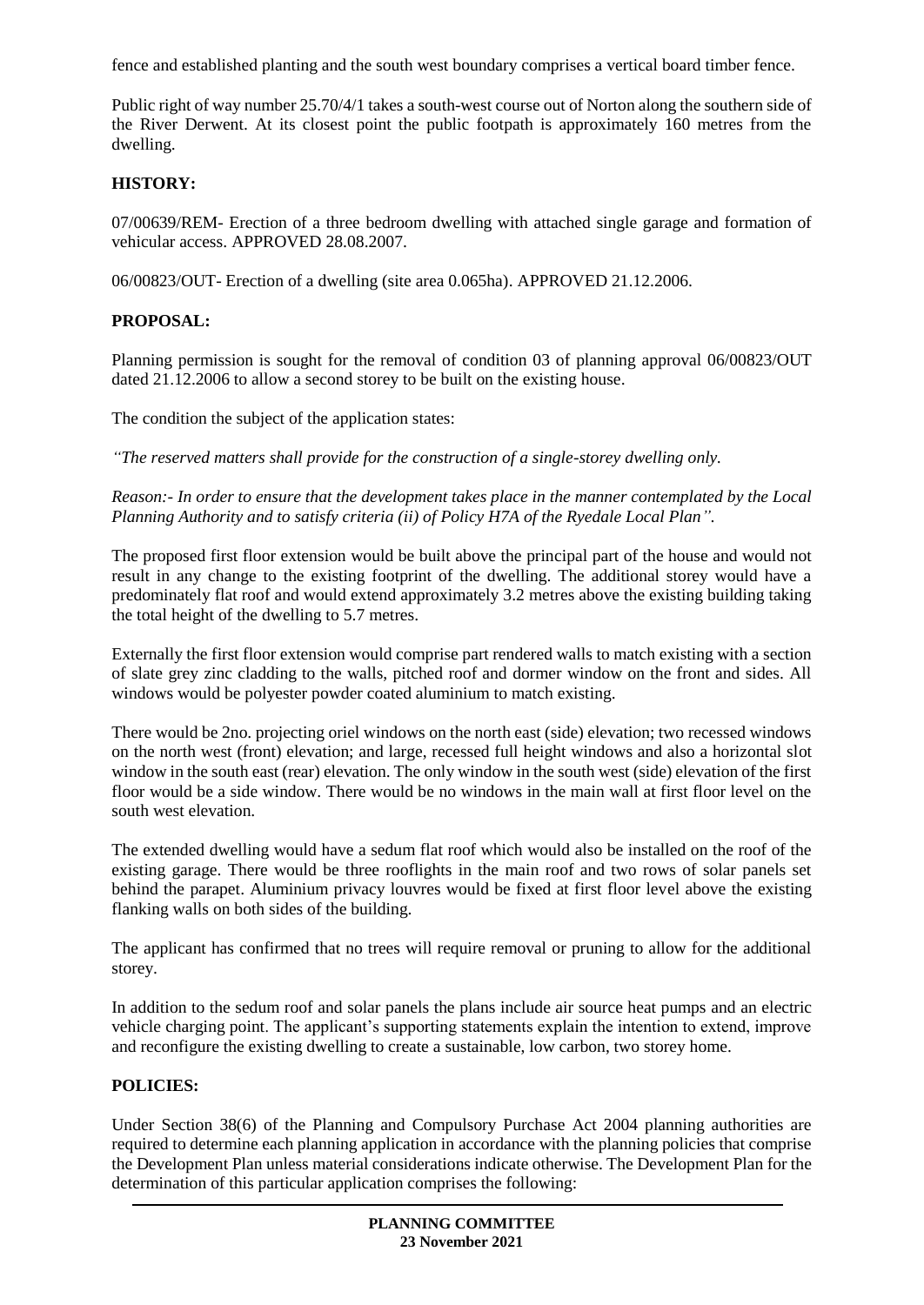• The Ryedale Plan- Local Plan Strategy (2013)

# The Ryedale Plan - Local Plan Strategy (2013)

Local Plan Strategy -Policy SP1 General Location of Development and Settlement Hierarchy Local Plan Strategy -Policy SP4 Type and mix of new housing Local Plan Strategy - Policy SP16 Design Local Plan Strategy - Policy SP17 Managing Air Quality, Land and Water Resources Local Plan Strategy - Policy SP18 Renewable and Low Carbon Energy Local Plan Strategy - Policy SP19 Presumption in Favour of Sustainable Development Local Plan Strategy - Policy SP20 Generic Development Management Issues

# Material Considerations

National Planning Policy Framework (NPPF) National Planning Practice Guidance (PPG)

# **REPRESENTATIONS:**

The LPA has received a total of five representations in response to consultation on the application. The responses are from the occupants of 6 & 8 Hamilton Green; and 19A, 19B & 19C York Road. All the representations raise objections and the reasons are summarised below:-

- Loss of natural light to the flats within number 19 York Road
- Loss of natural light to gardens of number 19 York Road
- Loss of privacy to number 19 York Road
- Loss of outlook to number 19 York Road
- Loss of privacy/overlooking to numbers 6 & 8 Hamilton Green
- Parking and access is an issue due to increased traffic on York Road

It should be noted that the above responses also referred to the following matters which are not material planning considerations:

- Demand for bungalows and potential interest from third parties in the purchase of the existing dwelling.
- Impact on the value of neighbouring property

# **APPRAISAL:**

#### Principle of development

The site is within the town's development limits and the use of the site for residential purposes is well established and is not a matter under consideration as part of the current application. The operative permission relevant to the site was granted in December 2006 and includes a condition which restricts the development to a single storey dwelling (Condition 03).

This application is made under Section 73 of the Town and Country Planning Act 1990 and seeks the removal of condition 03 to allow a second storey to be built on the existing house.

### Condition 03 was imposed *"to ensure that the development takes place in the manner contemplated by the Local Planning Authority and to satisfy criteria (ii) of Policy H7A of the Ryedale Local Plan".*

The indicative dwelling included in the outline application at the time was single storey but with a pitched roof extending above the frontage boundary wall. At reserved matters stage the applicant opted for a flat roof design which was approved and subsequently constructed. Policy H7A of the Ryedale Local Plan was superseded when the Ryedale Plan-Local Plan Strategy was adopted in 2013.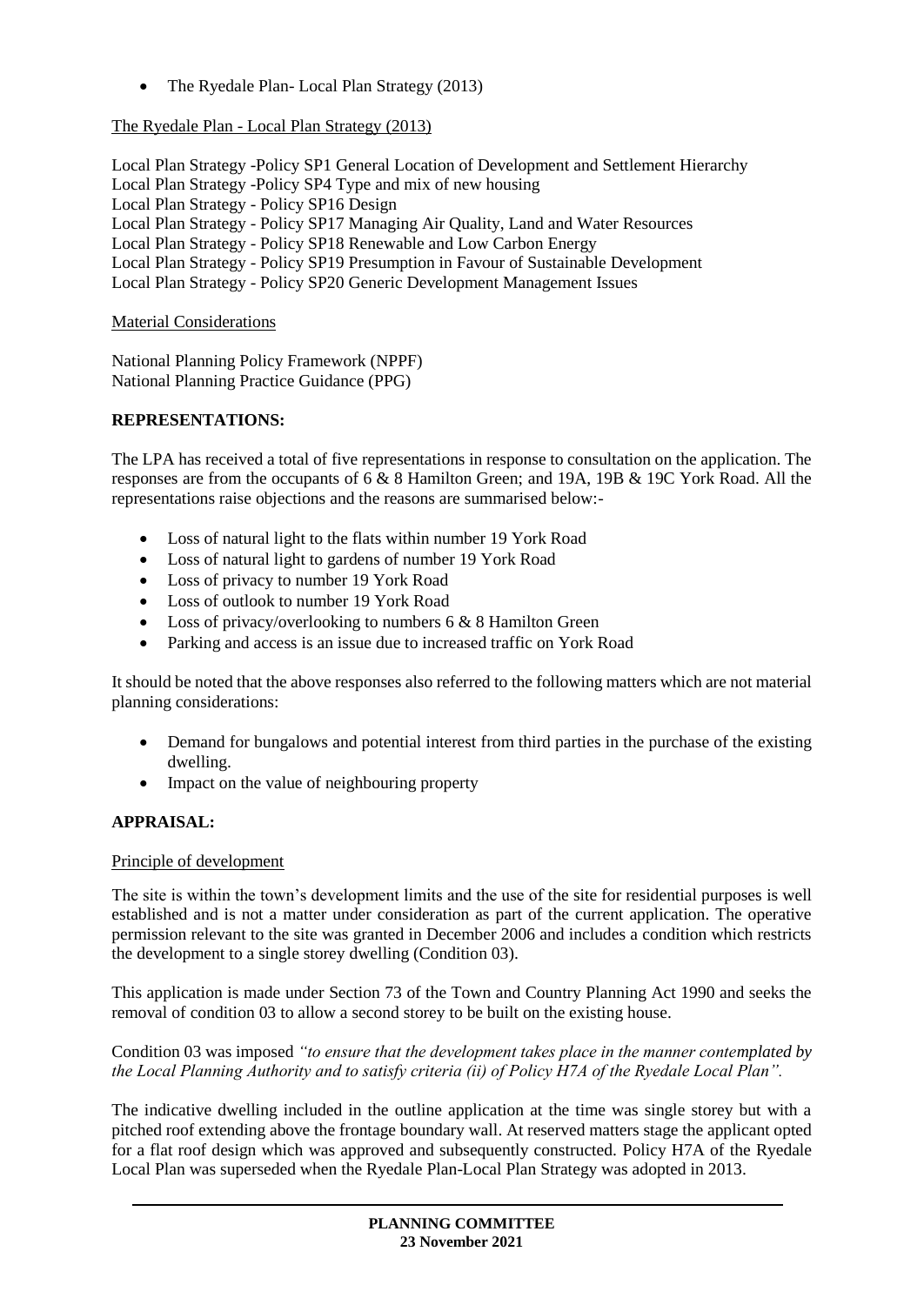Policy SP4 of the Local Plan Strategy (2013) notes that high quality housing can be provided through improvement and adaptions to existing homes.

It is considered that the principle of a first floor extension to the existing bungalow to form a two storey detached dwelling is acceptable subject to consideration against the development management policies contained within the Local Plan Strategy (2013).

## Design, character and form

Policy SP16 (Design) requires that the location, siting, form, layout, scale and detailed design respects the context provided by its surroundings and be well related to adjacent buildings. The policy highlights that attention should be paid to the orientation of buildings, boundaries, spaces between buildings and the density, size and scale of buildings.

The application site is immediately adjacent to one of the principal routes into and out of Malton. York Road is generally characterised by large, detached properties predominately two or three stories in height. On the southern side of York Road the streetscene is without a uniform appearance comprising dwellings of varying styles, ages and construction materials with irregular spaces in between.

The application site is located on the southern side of York Road between a substantial building in use as flats (Number 19) and a large detached dwelling (Number 21). Number 19, to the north east of the application site, is a substantial building with painted (light grey) brickwork walls and sandstone quoins under a Welsh slate roof. The building has been previously extended with 2no. two storey flat roof extensions on the north-west elevation visible from the road. Number 21, to the south west of the application site, is also a substantial building but of more modern construction and has walls comprising artificial/reconstituted coursed stone under a concrete slate pitched roof.

The illustrative material which accompanied the 2006 outline application indicated that only the pitched roof form (with rooflights) of the proposed dwelling would be readily visible from the York Road frontage behind the existing boundary wall. The Officer report for the outline application also noted that there is scope for a contemporary treatment of the elevations.

The existing dwelling is largely hidden by the tall boundary wall along the York Road frontage but the built form which is visible above the wall appears squat within the existing streetscene, arguably at odds with the scale and form of neighbouring properties.

It is noted that within the locality a range of dwelling styles and roof forms are present and visible from York Road. It is considered that the proposed roof form of the upward extension, which is predominately flat but includes the zinc clad pitched roof and dormer to the front, would result in a visual improvement to the existing building providing the dwelling with an appropriate presence within the site and York Road streetscene.

The apex of the extended dwelling would be 1.1 metres lower than the ridge height of 21 York Road and 3.5 metres lower than that of 19 York Road. The height and bulk of the extended dwelling would not be incongruous or unduly dominant and the resulting taller dwelling would sit comfortably alongside the neighbour properties.

The proposed external materials and finishes are considered appropriate and in keeping with the existing building. The design is informed by the context of the site and neighbouring properties. The use of grey zinc cladding to the upper walls; pitched roof; and dormer would blend with the slate and dark coloured roof coverings of the buildings on either side of the site. The proposed windows within the extension are consistent with the size and style of openings in the host dwelling, and are therefore acceptable.

The proposed development would not reduce outdoor amenity space or parking provision within the site. There would be no change to the space between the dwelling and the boundary and the upward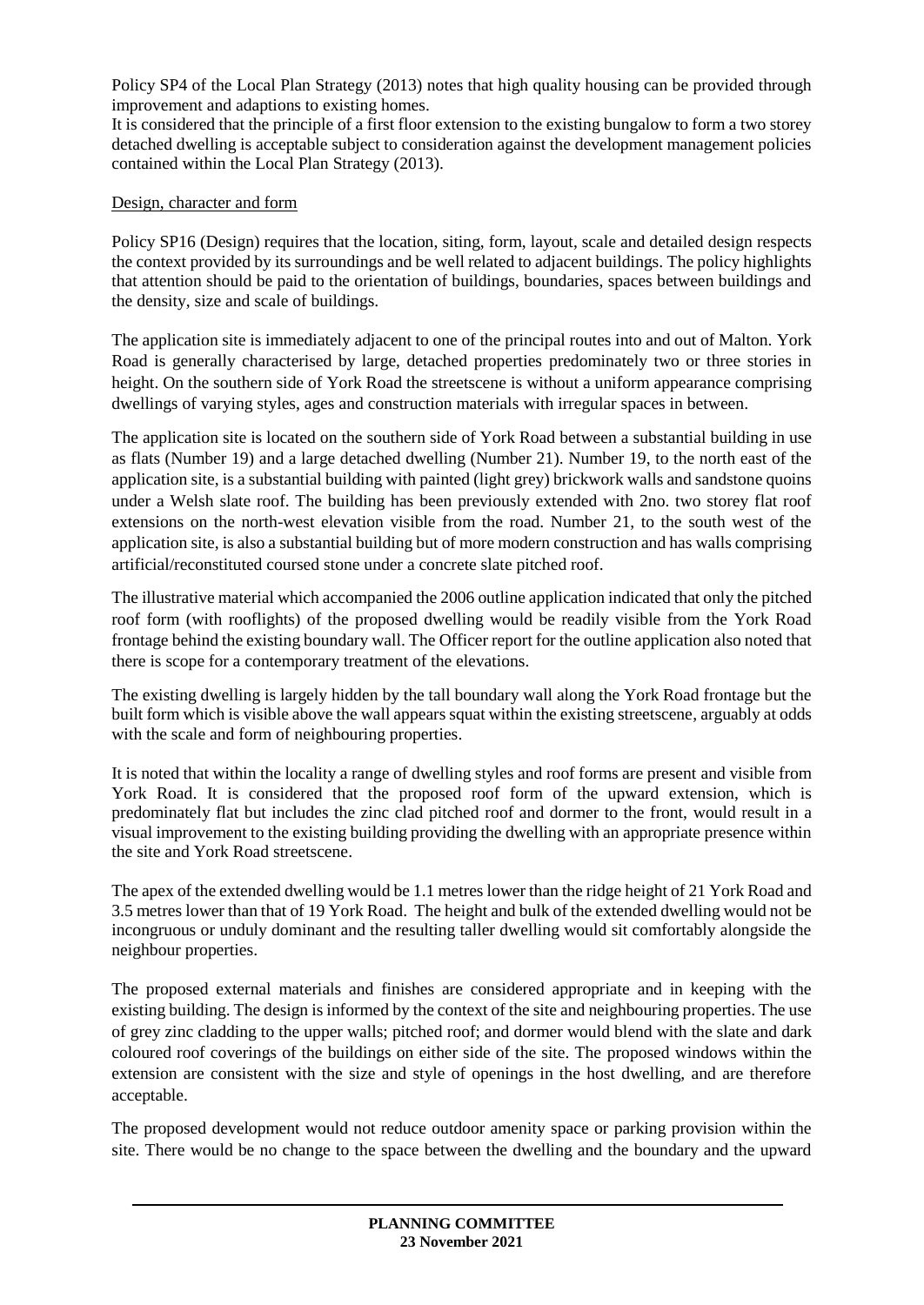extension would increase living space without overdeveloping the plot or resulting in a cramped appearance.

In terms of the impact of the development on the wider townscape there are views of the rear of the site available to the south/south-east from the public footpath which follows the course of the River Derwent to the north of the railway line. At its closest point the public footpath is approximately 160 metres from the existing dwelling which is visible (white rendered walls and large areas of glazing) along the route. The proposed development would increase the prominence of the dwelling but in terms of scale would continue to sit lower than the flanking buildings and the existing spacing would be unaltered. Overall, it is considered that a building of this scale and appearance can be accommodated without unacceptable harm to the character of the townscape.

The design also incorporates a sedum roof, air source heat pumps, solar panels and an electric vehicle charging point all of which align with the aims of Policy SP18.

The Tree and Landscape Officer initially queried whether there would be any excavation works involved or any pruning works necessary to allow for the upward extension. The applicant's agent has provided further detail to confirm that the neither is necessary and there would be no impact on trees arising from the development. The Tree and Landscape Officer has subsequently confirmed 'no objections'.

It is considered that the scale, form and detailed design of the upward extension is compatible with the host building, the site and the wider streetscene and the development would comply with Policies SP16 and SP20. It is recommended that any approval is subject to a condition for the prior approval of external materials and finishes used in the construction of the extension.

### Residential amenity

As required by Policy SP20 (Generic Development Management Issues), the development should respect the character of the area without having a material adverse impact on the amenity of present or future occupants, the users or occupants of neighbouring land and buildings. The policy explains that impacts on amenity can include, for example, noise, dust, odour, light flicker, loss of privacy or natural daylight or be an overbearing presence.

There have been concerns raised in relation to the proposed first floor windows and the potential for overlooking/loss of privacy to existing dwellings on Hamilton Green to the north west and also number 19 York Road to the north east.

There are two windows in the proposed front (north west facing) elevation of which one would serve a bedroom (a non-principal room) and the second would serve a studio. The window for the bedroom would be clear glass whereas the window for the studio would be recessed and would be white/opaque glass and non-opening.

The separation of the dwelling from existing properties in Hamilton Green (approximately 35 metres away at higher level) combined with existing planting, is such that there are no sustainable objections in terms of adverse impact on grounds of privacy and/or overlooking.

The windows proposed in the rear (south east) elevation at first floor level would be large but deeply recessed and the privacy louvres would be installed off the side walls to ensure no overlooking or loss of privacy to neighbouring outdoor areas.

There are no principal windows in the side elevations at first floor level. The proposed oriel windows on the north east (side) elevation would serve en-suite bathrooms at first floor level and would project at an angle to ensure no overlooking or loss of privacy to number 19 York Road.

The only window in the south west (side) elevation of the first floor would be a side window. Due to the position of the existing dwelling in relation to number 21 York Road the side window would face towards the roof of the neighbour's garage and not the main house. There would be no windows on the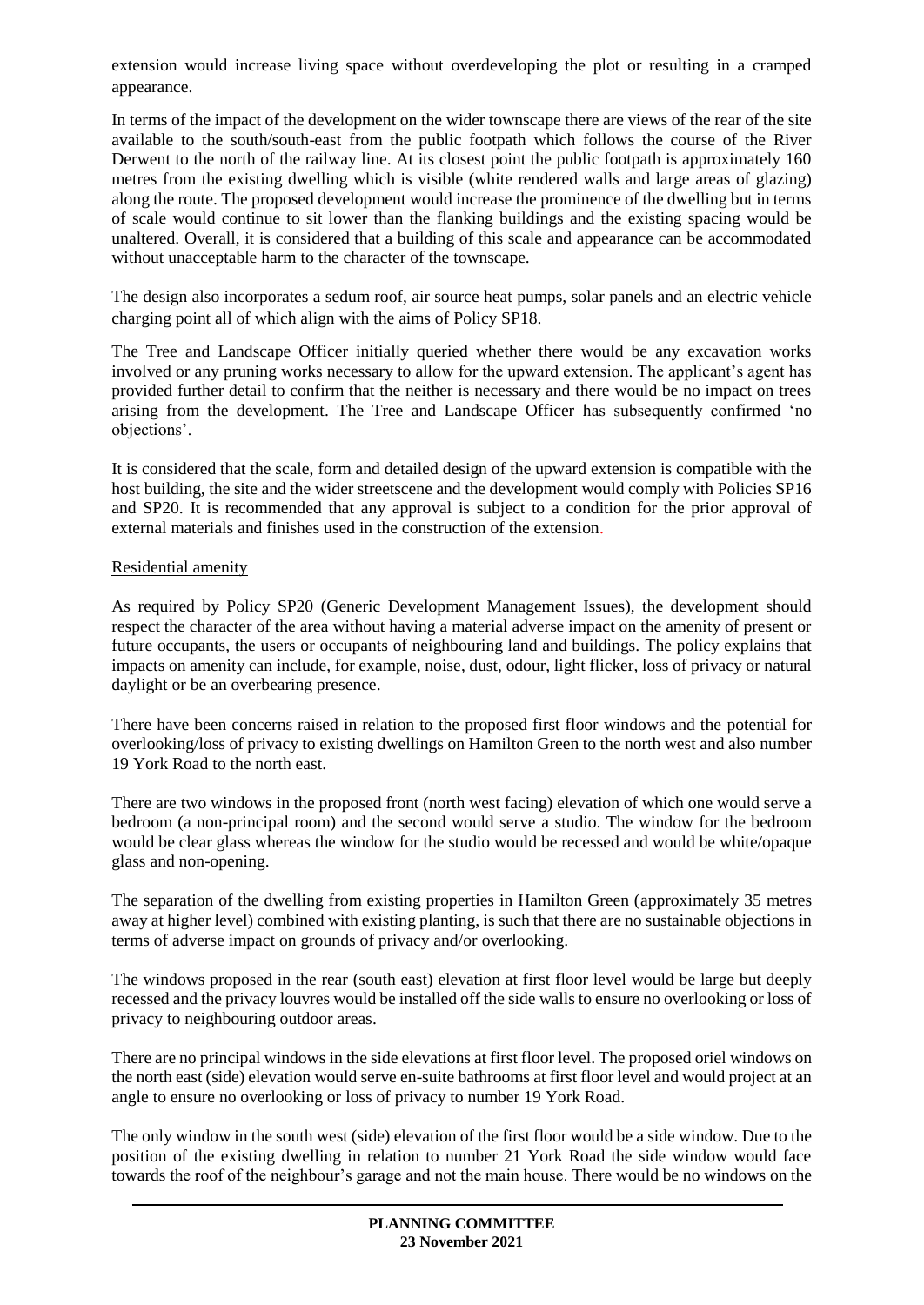main wall at first floor level on the south west elevation. As a result there would be no overlooking or loss of privacy to number 21 York Road.

In order to prevent any future harmful overlooking a condition is considered necessary to remove permitted development rights to prevent further windows openings at first floor level.

The additional storey is to be constructed above the principal part of the existing dwelling (not the garage) and as a result the first floor would be stepped in on its south west side and approximately 8 metres from the side elevation of number 21 York Road. Consequently the stand-off from number 21 York Road would be retained and no overbearing impacts are anticipated.

On the north east side the proposed additional storey would be 1-3 metres from the boundary with number 19 York Road and approximately 14-16 metres from its south west facing elevation. The dwelling as extended result would still be lower than the neighbouring properties and would not be unduly overbearing on 19 York Road given the separation distance.

There have been concerns raised by occupants of flats at 19 York Road in relation to loss of natural light/overshadowing.

The existing dwelling closely abuts the shared boundary and it is accepted that the proposed upward extension would increase the overall scale of the dwelling with potential for overshadowing of the external areas to the side of the building at certain times of the year. However, the proposed roof structure would aid in limiting potential overshadowing.

Due to the separation distance between the buildings it is anticipated that any overshadowing or loss of natural light to existing openings within the south west elevation of number 19 York Road would be minimal and would not be harmful to the amenity of the occupants. The applicant's agent has produced a shadowing model for different times of the year to illustrate the minimal impact of the additional storey. The principle cause of shadowing of 19 York Road is number 21 York Road which is a taller building and also the group of mature trees immediately behind that dwelling to the south west.

A condition shall be imposed to require a Construction Management Plan for the construction phase to ensure works can proceed without disturbance to occupants of the neighbouring properties on either side of the site.

In light of the above it is considered that the proposed development would not give rise to an overbearing in presence, result in any loss privacy or cause unacceptable loss of natural light and therefore complies with the relevant part of Policy SP20.

#### Highway safety

There are no objections from the highway officer and the dwelling is served by a suitable access and parking arrangements on site which would be unchanged. A condition shall be imposed to require a Construction Management Plan for the construction phase to ensure all contractors vehicles and storage areas are clear of the highway. It is considered that the development would not result in conditions detrimental to highway safety and complies with Policy SP20.

#### Conclusion

In conclusion, the proposal is considered to be acceptable in terms of meeting the requirements of the relevant development management policies contained within the Local Plan Strategy (2013). The proposal is considered to compatible with York Road streetscene and wider townscape and represents efficient use of land within the development limits of the town and incorporates sustainable and low carbon design features which improve the existing dwelling. There are considered to be no significant issues which raise detriment to the amenity of nearby residents subject to the imposition of appropriate planning conditions (listed below) or any objections to the proposal on highway safety grounds. The conditions include the removal of permitted development rights to ensure no future overdevelopment of the plot or alterations giving rise to adverse impacts on the levels amenity enjoyed by neighbours. It is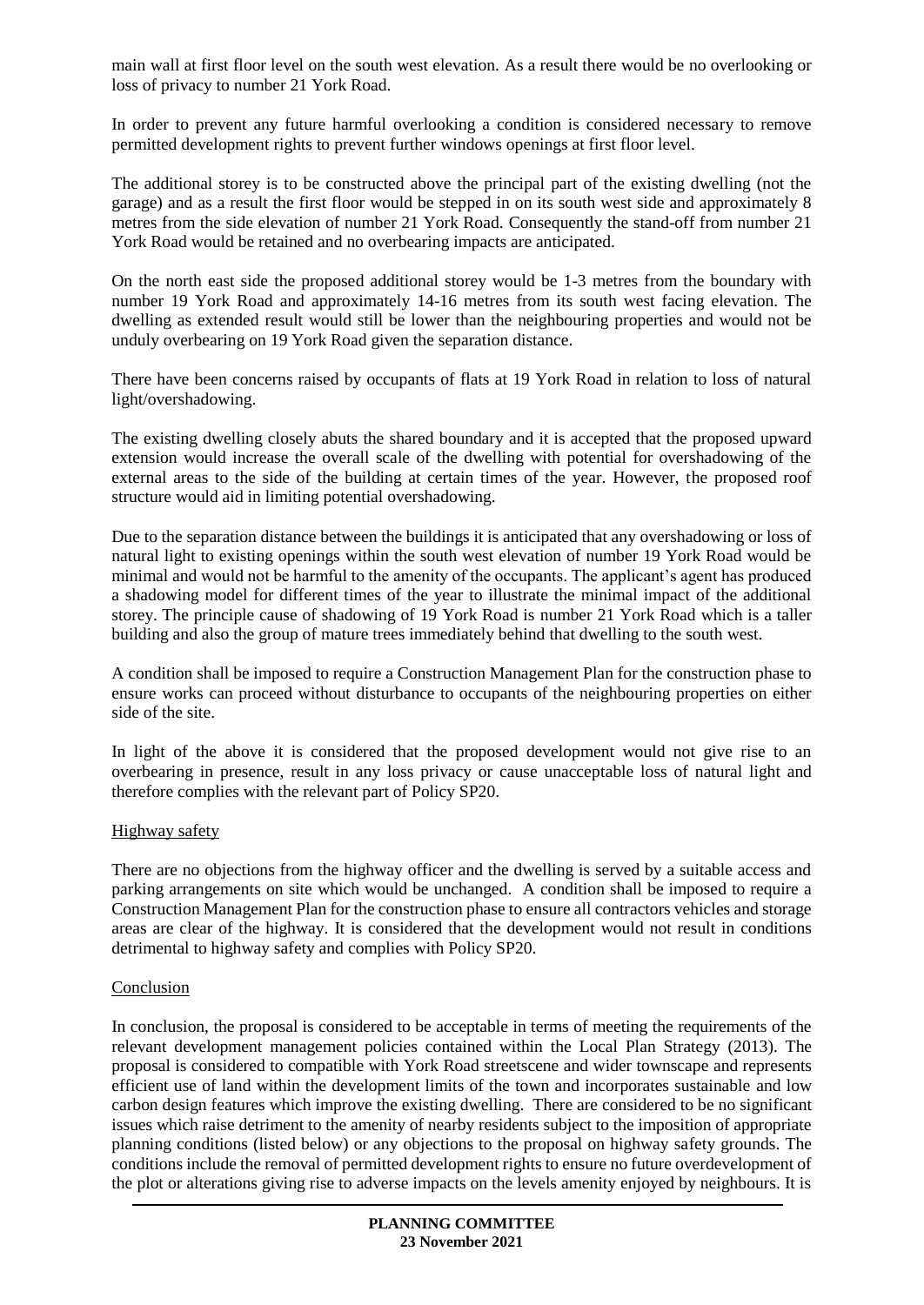considered that the proposed development complies with Policies SP1, SP4, SP16, SP17, SP18, SP19 and SP20 of the adopted Ryedale Plan - Local Plan Strategy (2103) and the National Planning Policy Framework (2021).

In light of the above the recommendation to Members is one of conditional approval.

## **RECOMMENDATION: Approval**

1 The development hereby permitted shall be begun on or before .

Reason: To ensure compliance with Section 51 of the Planning and Compulsory Purchase Act 2004.

2 The development hereby permitted shall be carried out in accordance with the following approved plans:

Site Location Plan ref. 0842 EX10 Plans and Elevations ref. AR50 01 Rev E, dated 22.09.21

Reason: For the avoidance of doubt and in the interests of proper planning.

3 Prior to the commencement of any building works associated with the development hereby permitted, a Construction Management Plan shall be submitted to and approved in writing by the Local Planning Authority. Construction of the permitted development must be undertaken in accordance with the approved plan.

The Plan must include, but not be limited, to arrangements for the following in respect of each phase of the works:

- 1. The parking of contractors' site operatives and visitor's vehicles;
- 2. Areas for storage of plant and materials used in constructing the development clear of the highway;
- 3. Details of site working hours;
- 4. Measures to control construction noise;
- 5. Details of the measures to be taken for the protection of trees; and
- 6. Contact details for the responsible person (site manager/office) who can be contacted in the event of any issue.

Reason: In the interest of public safety and amenity in compliance with Policy SP20.

4 Prior to the commencement of any building works associated with the development hereby permitted details and samples of the materials and colour finishes to be used on the exterior of the building the subject of this permission shall be submitted to and approved in writing by the Local Planning Authority.

Reason: To ensure a satisfactory external appearance and to satisfy the requirements of Policies SP16 and SP20 of the Ryedale Plan, the Local Plan Strategy.

5 Notwithstanding the provisions of the Town & Country Planning (General Permitted Development) Order 2015, (or any Order revoking, re-enacting or amending that Order), no windows, other than those shown on the plans hereby approved, shall be formed in the walls